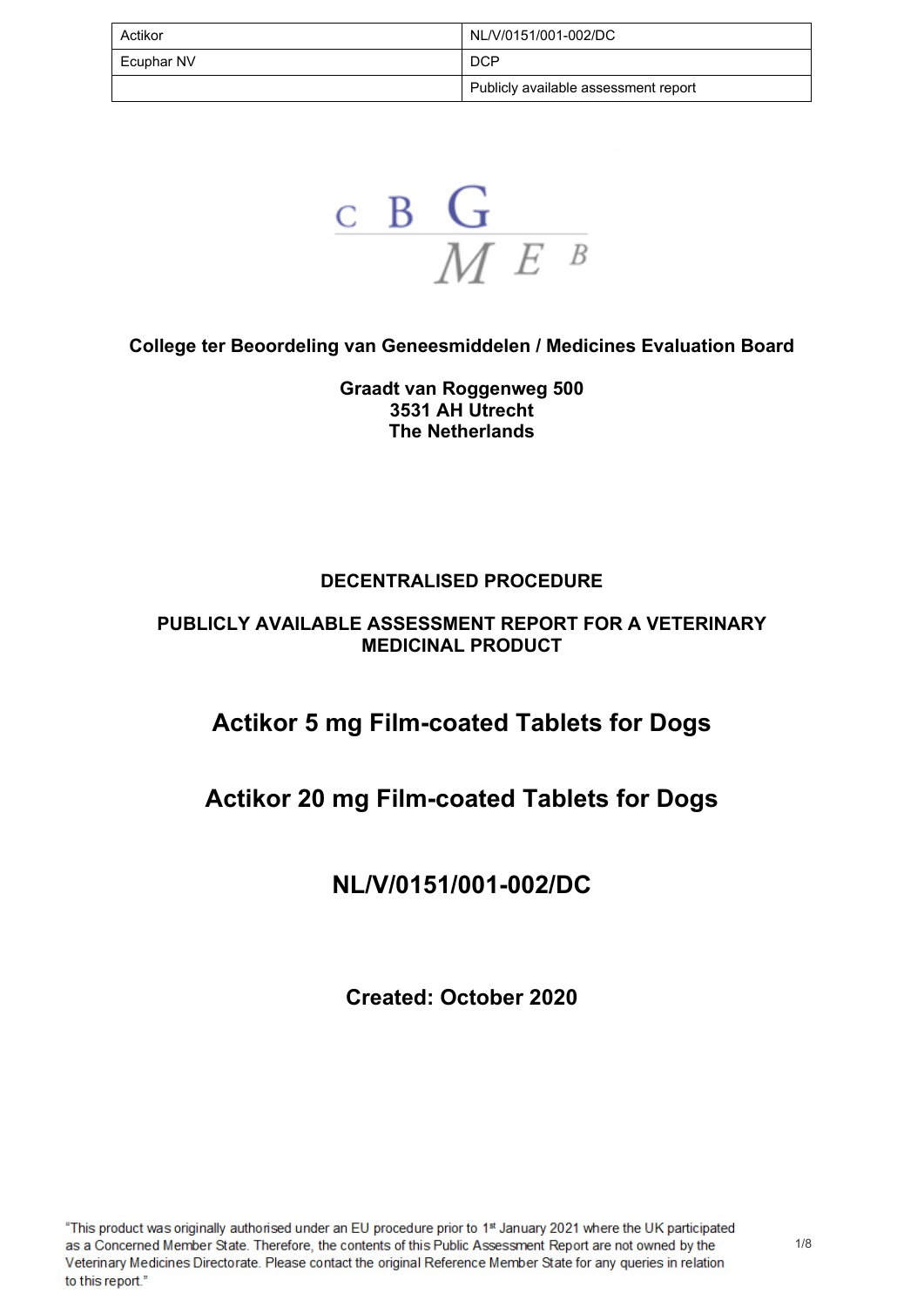| Actikor    | NL/V/0151/001-002/DC                 |  |  |
|------------|--------------------------------------|--|--|
| Ecuphar NV | <b>DCP</b>                           |  |  |
|            | Publicly available assessment report |  |  |

#### **PRODUCT SUMMARY**

| EU Procedure number                       | NL/V/0151/001-002/DC                                                                                                        |  |
|-------------------------------------------|-----------------------------------------------------------------------------------------------------------------------------|--|
| Name, strength and<br>pharmaceutical form | Actikor 5 mg Film-coated Tablets for Dogs<br>Actikor 20 mg Film-coated Tablets for Dogs                                     |  |
| Applicant                                 | Ecuphar NV                                                                                                                  |  |
|                                           | Legeweg 157-i                                                                                                               |  |
|                                           | 8020 Oostkamp                                                                                                               |  |
|                                           | <b>Belgium</b>                                                                                                              |  |
| Active substance(s)                       | Benazepril Hydrochloride                                                                                                    |  |
| ATC Vetcode                               | QC09AA07                                                                                                                    |  |
| <b>Target species</b>                     | Dog                                                                                                                         |  |
| Indication for use                        | Treatment of congestive heart failure associated<br>with, in particular, dilated cardiomyopathy or<br>mitral insufficiency. |  |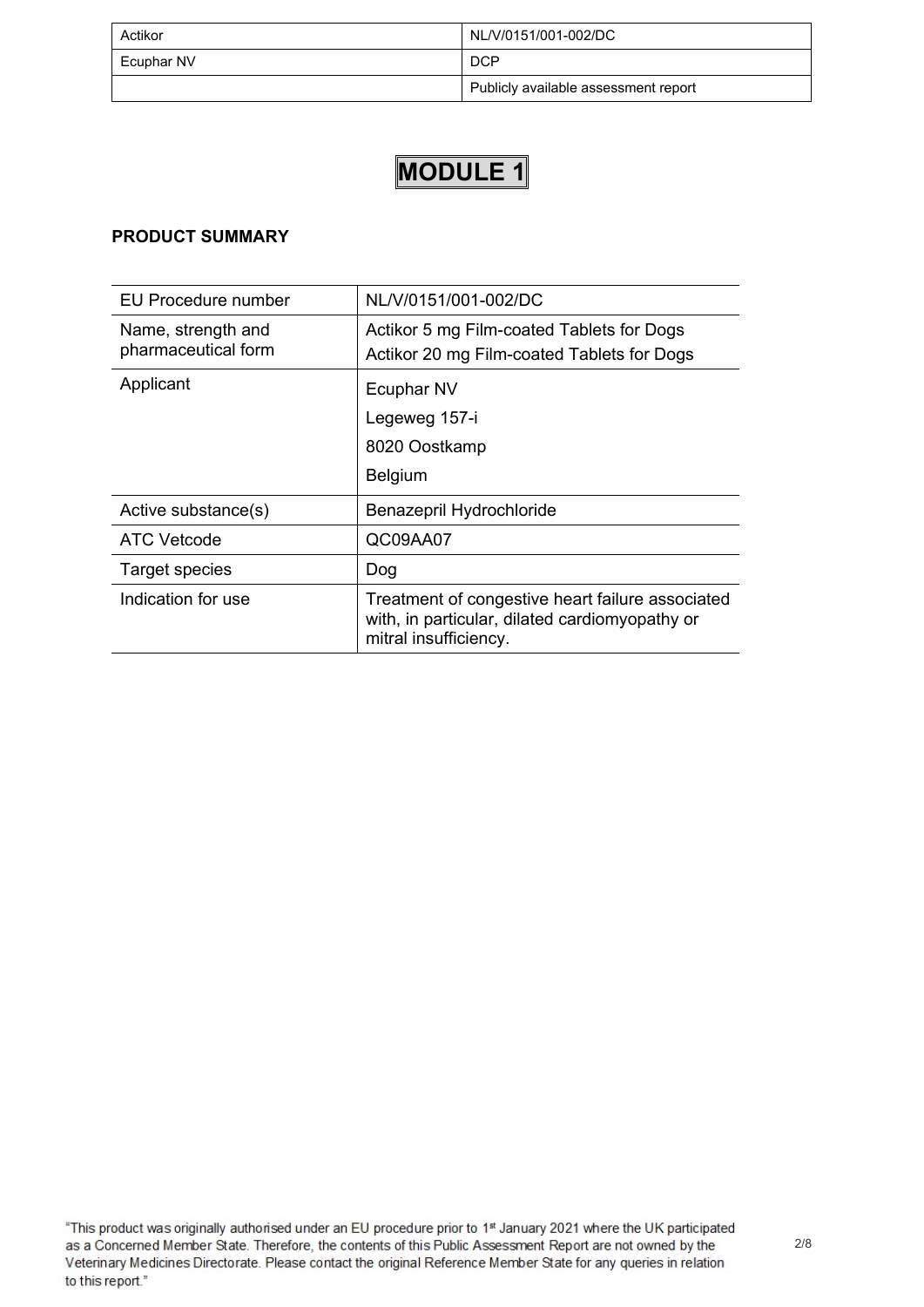| Actikor    | NL/V/0151/001-002/DC                 |  |
|------------|--------------------------------------|--|
| Ecuphar NV | <b>DCP</b>                           |  |
|            | Publicly available assessment report |  |

The Summary of Product Characteristics (SPC) for this product is available on the Heads of Veterinary Medicines Agencies website [\(http://www.HMA.eu](http://www.hma.eu/)) or on the Medicines Evaluation Board – Veterinary Medicinal Products Unit website (<https://www.diergeneesmiddeleninformatiebank.nl/nl>).

"This product was originally authorised under an EU procedure prior to 1st January 2021 where the UK participated as a Concerned Member State. Therefore, the contents of this Public Assessment Report are not owned by the Veterinary Medicines Directorate. Please contact the original Reference Member State for any queries in relation to this report."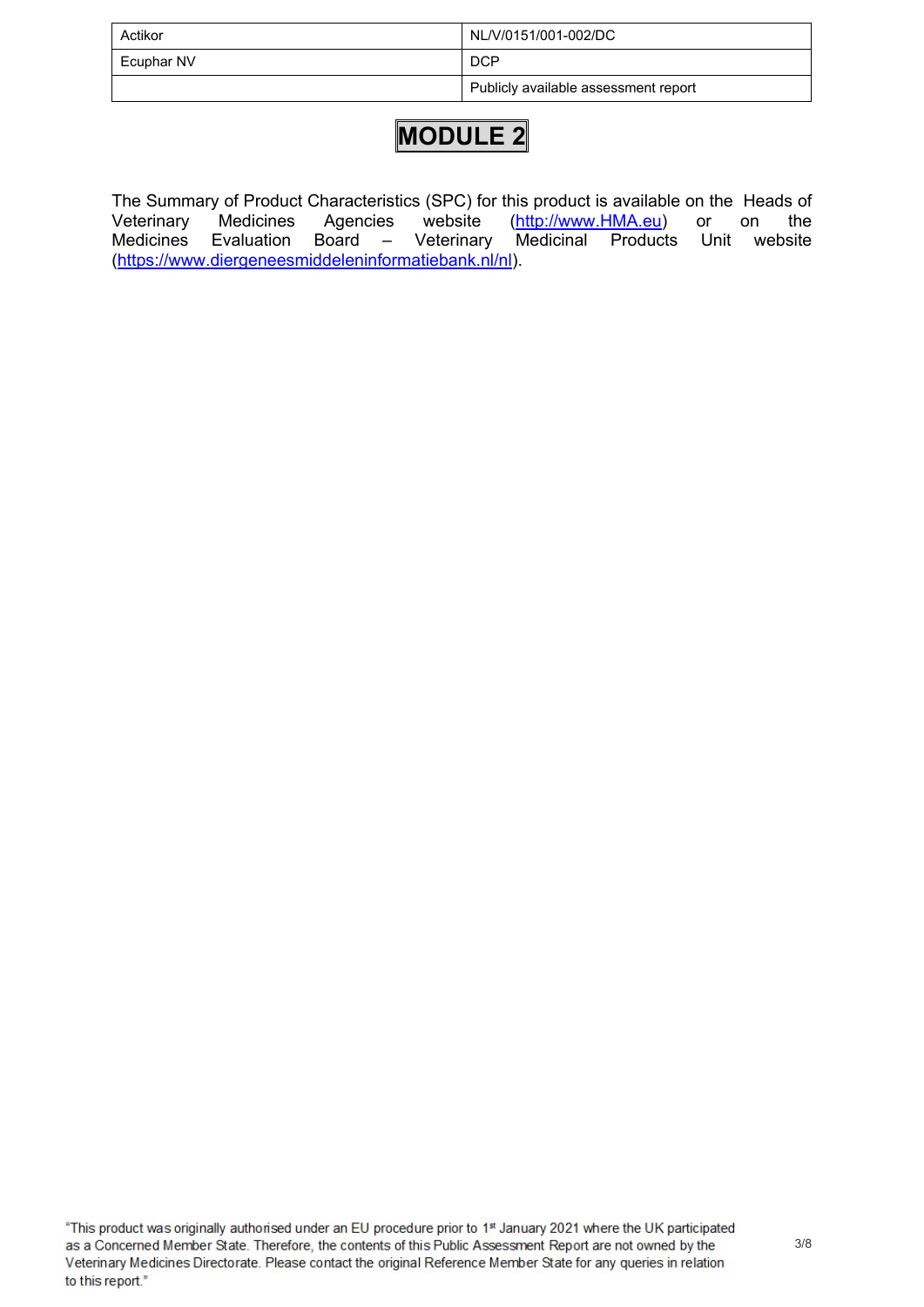| Actikor    | NL/V/0151/001-002/DC                 |  |  |
|------------|--------------------------------------|--|--|
| Ecuphar NV | <b>DCP</b>                           |  |  |
|            | Publicly available assessment report |  |  |

#### **PUBLIC ASSESSMENT REPORT**

| Legal basis of original<br>application                                       | Generic application in accordance with Article<br>13(1) of Directive 2001/82/EC as amended.                                    |  |  |
|------------------------------------------------------------------------------|--------------------------------------------------------------------------------------------------------------------------------|--|--|
| Date of completion of the<br>original decentralised<br>procedure             | 20 April 2011                                                                                                                  |  |  |
| Date product first authorised<br>in the Reference Member<br>State (MRP only) | Not applicable                                                                                                                 |  |  |
| Concerned Member States for<br>original procedure                            | Belgium, Germany, Denmark,<br>Finland<br>(withdrawn), France, Ireland, Italy (withdrawn),<br>Poland, Sweden and United Kingdom |  |  |

#### **I. SCIENTIFIC OVERVIEW**

The product is produced and controlled using validated methods and tests, which ensure the consistency of the product released on the market.

It has been shown that the product can be safely used in the target species; the slight reactions observed are indicated in the SPC.

The product is safe for the user and for the environment, when used as recommended. Suitable warnings and precautions are indicated in the SPC.

The efficacy of the product was demonstrated according to the claims made in the SPC. The overall risk/benefit analysis is in favour of granting a marketing authorisation.

Actikor is authorized by means of a generic application. The reference products are Fortekor 5 and Fortekor 20, authorized under marketing authorization numbers REG NL 9772 and REG NL 8614, respectively. Both reference products are withdrawn in the Netherlands since 7 August 2018.

#### **II. QUALITY ASPECTS**

#### *A. Qualitative and quantitative particulars*

The product contains benazepril hydrochloride (5 mg or 20 mg) and the excipients colloidal anhydrous silica, microcrystalline cellulose, Lactose monohydrate, pregelatinised maize starch, crospovidone, hypromellose, iron oxide yellow (E172), macrogol 8000, purified talc, titanium dioxide (E171) and zinc stearate.

Benazepril hydrochloride tablets 5mg & 20mg are packaged in aluminium foil blisters, consisting of forming foil and lidding foil. Pack sizes: 14, 28, 56, 84 and 140 tablets per blister.

The choice of the formulation is justified.

The product is an established pharmaceutical form and its development is adequately described in accordance with the relevant European guidelines.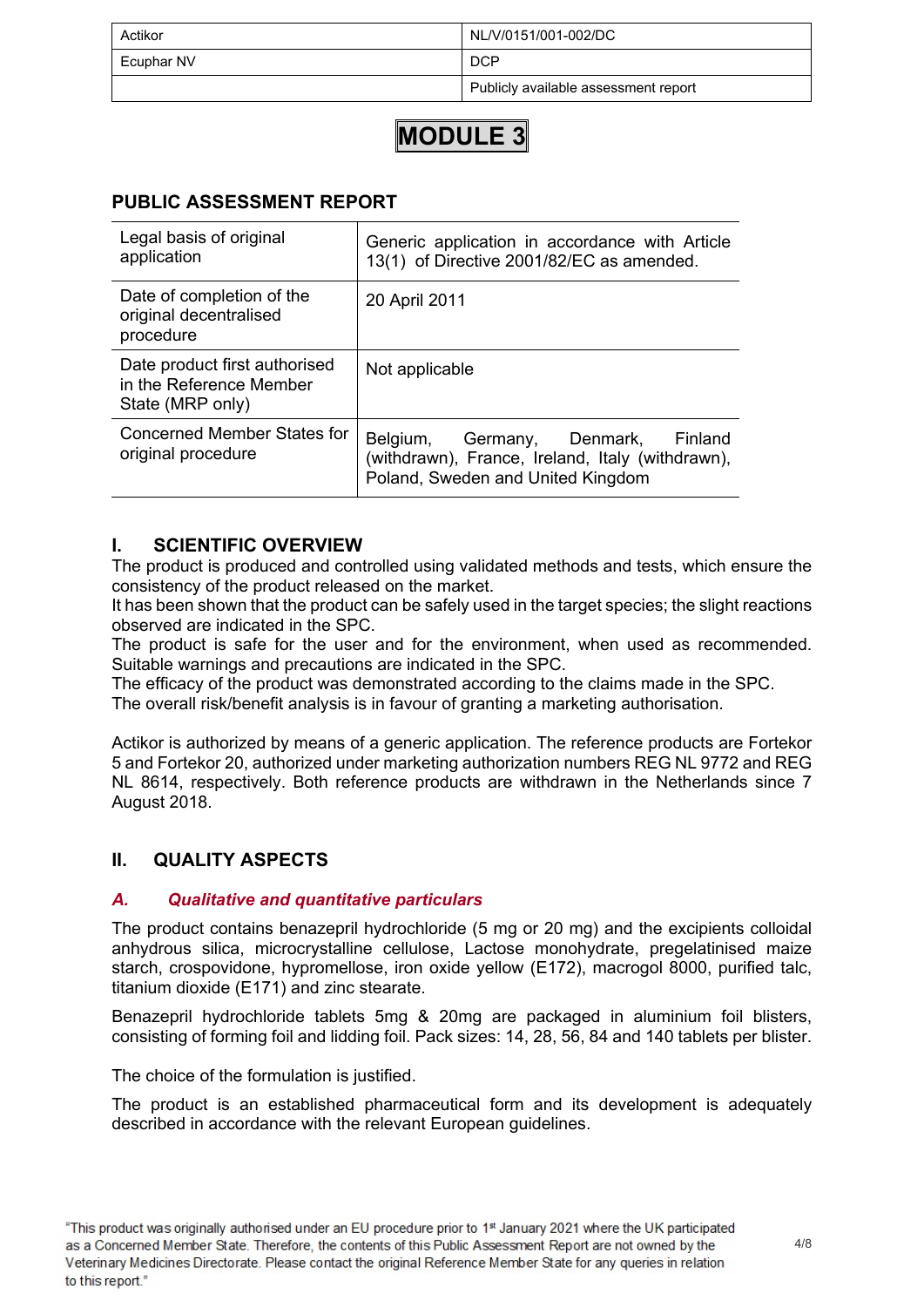| Actikor    | NL/V/0151/001-002/DC "               |  |
|------------|--------------------------------------|--|
| Ecuphar NV | <b>DCP</b>                           |  |
|            | Publicly available assessment report |  |

#### *B. Method of Preparation of the Product*

The product is manufactured fully in accordance with the principles of good manufacturing practice at a licensed manufacturing site*.*

The product is manufactured in accordance with the European Pharmacopoeia and relevant European guidelines.

#### *C. Control of Starting Materials*

The active substance is benazepril hydrochloride, an established active substance described in the European Veterinary Pharmacopoeia. The active substance is manufactured in accordance with the principles of good manufacturing practice.

The active substance specification is considered adequate to control the quality of the material. Batch analytical data demonstrating compliance with this specification have been provided.

There are no substances within the scope of the TSE Guideline present or used in the manufacture of this product*.*

#### *D. Control on intermediate products*

The tests performed during production are described and the results of routine tests, conforming to the specifications, are provided.

#### *E. Control Tests on the Finished Product*

The finished product specification controls the relevant parameters for the pharmaceutical form. The tests in the specification, and their limits, have been justified and are considered appropriate to adequately control the quality of the product.

Satisfactory validation data for the analytical methods have been provided.

Batch analytical data from the proposed production site have been provided demonstrating compliance with the specification.

#### *F. Stability*

Stability data on the active substance have been provided in accordance with applicable European guidelines, demonstrating the stability of the active substance when stored under the approved conditions.

Stability data on the finished product have been provided in accordance with applicable European guidelines, demonstrating the stability of the product throughout its shelf life when stored under the approved conditions.

#### *G. Other Information*

Not applicable.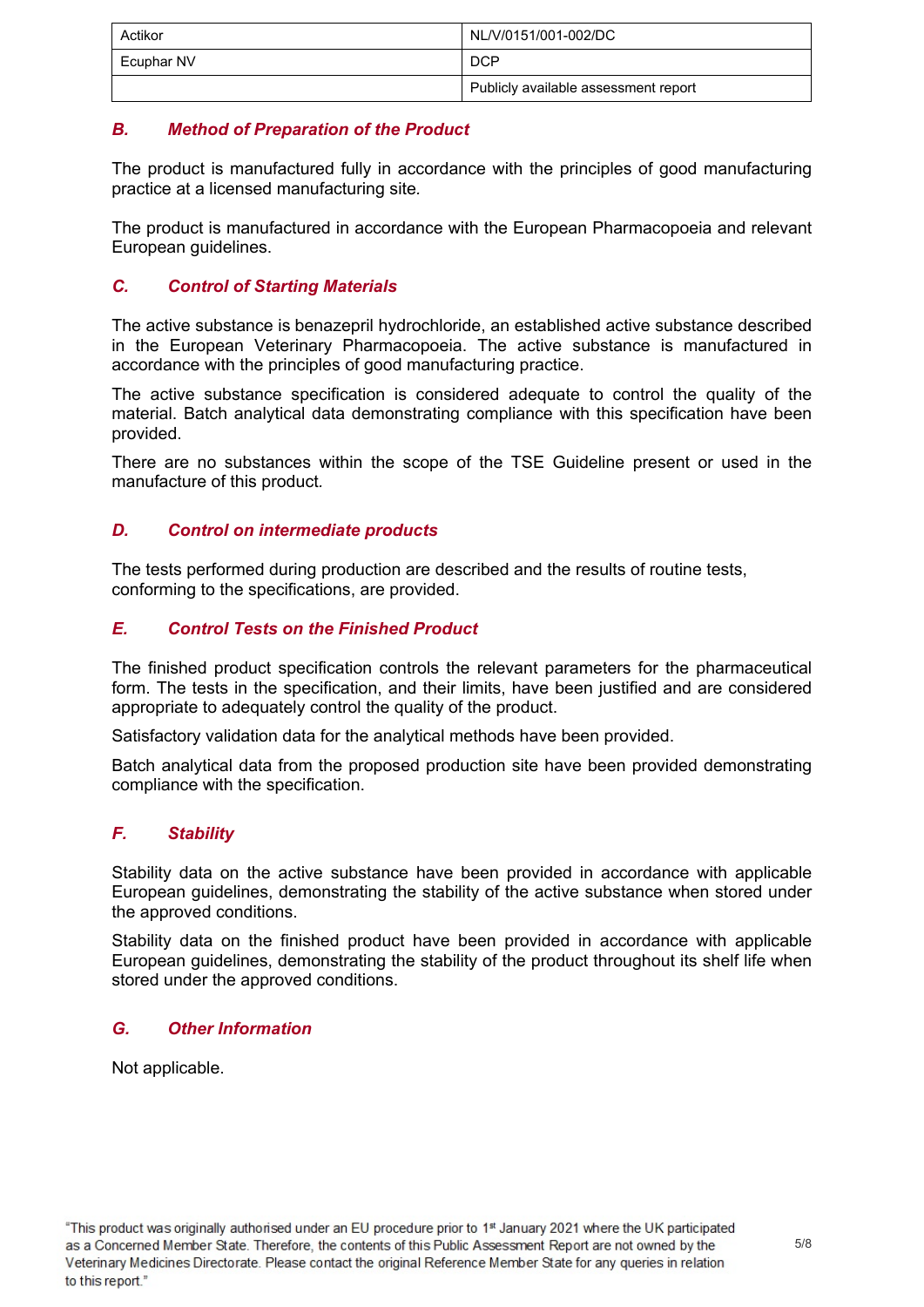| Actikor    | NL/V/0151/001-002/DC                 |  |
|------------|--------------------------------------|--|
| Ecuphar NV | <b>DCP</b>                           |  |
|            | Publicly available assessment report |  |

#### **III. SAFETY AND RESIDUES ASSESSMENT (PHARMACO-TOXICOLOGICAL)**

As this is a generic application according to Article 13, and bioequivalence with a reference product has been demonstrated, results of pharmacological and toxicological tests are not required.

Warnings and precautions as listed on the product literature are the same as those of the reference product and are adequate to ensure safety of the product to users / the environment.

#### *III.A Safety Testing*

#### *User Safety*

The applicant has provided a user safety assessment in compliance with the relevant guideline which shows that dermal absorption over a longer period of time and ingestion of the product by a child are the main exposure routes.

Warnings and precautions as listed on the product literature are adequate to ensure safety to users of the product.

#### *Environmental Risk Assessment*

A Phase I environmental risk assessment (ERA) was provided according to the CVMP/VICH guidelines. The environmental risk assessment can stop in Phase I and no Phase II assessment is required because the veterinary medicinal product will only be used in nonfood animals.

#### **IV. CLINICAL ASSESSMENT (EFFICACY)**

As this is a generic application according to Article 13, and bioequivalence with a reference product has been demonstrated, efficacy studies are not required. The efficacy claims for this product are equivalent to those of the reference product.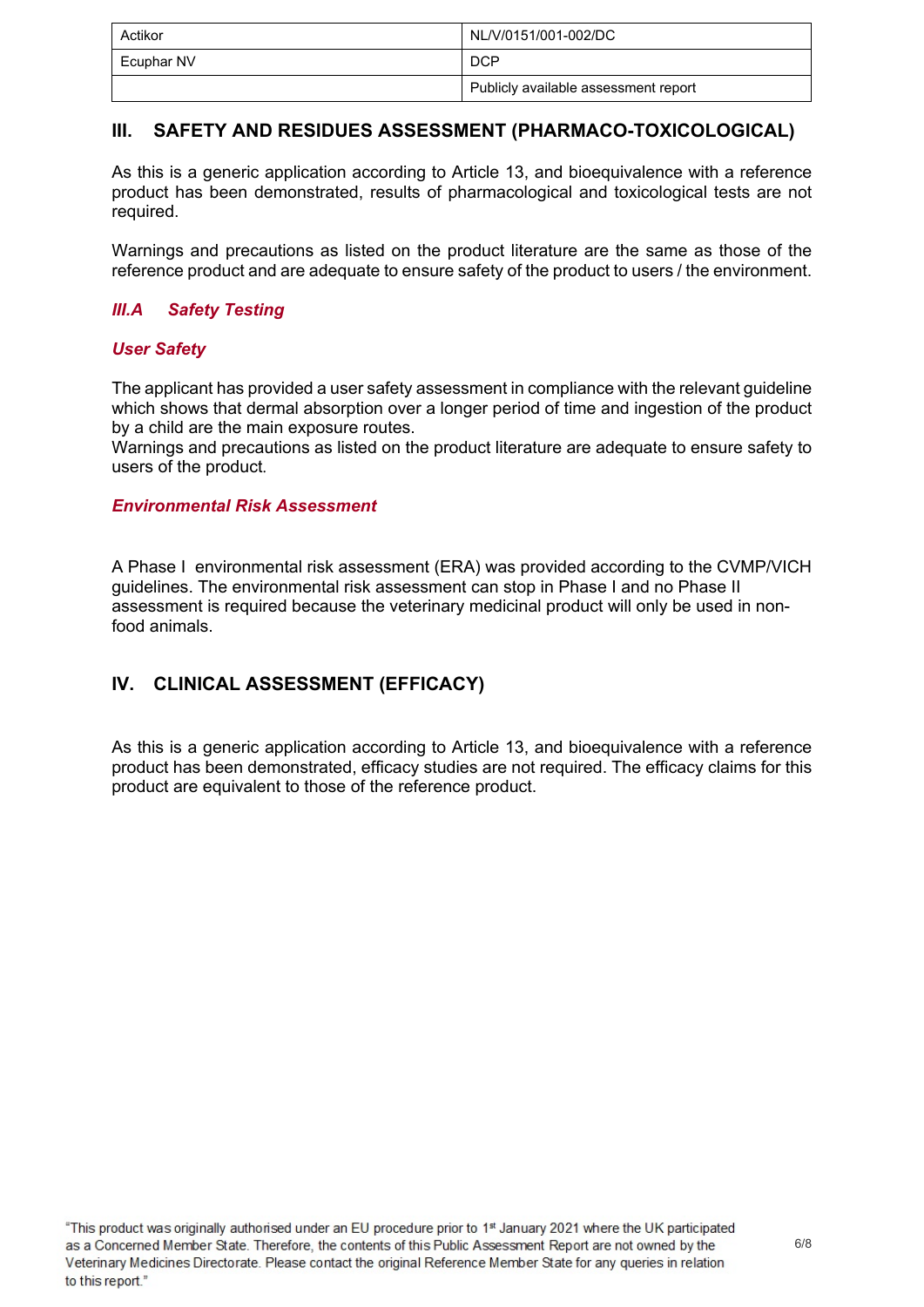| Actikor    | NL/V/0151/001-002/DC                 |  |
|------------|--------------------------------------|--|
| Ecuphar NV | <b>DCP</b>                           |  |
|            | Publicly available assessment report |  |

#### **POST-AUTHORISATION ASSESSMENTS**

The SPC and package leaflet may be updated to include new information on the quality, safety and efficacy of the veterinary medicinal product. The current SPC is available on the Heads of Veterinary Medicines Agencies website [\(www.HMA.eu](http://www.hma.eu/) ).

This section contains information on significant changes which have been made after the original procedure which are important for the quality, safety or efficacy of the product.

| <b>Summary of change</b>                                                                                                                                                                       | <b>Section</b><br>updated                    | <b>Approval date</b> |
|------------------------------------------------------------------------------------------------------------------------------------------------------------------------------------------------|----------------------------------------------|----------------------|
| marketing<br>authorisation<br>from<br>Accord<br>Transfer of<br>Healthcare Ltd to Ecuphar N.V. (national variation)                                                                             | Module 1,<br><b>SPC</b>                      | 23 June 2011         |
| Change in the (invented) name of the medicinal product<br>Addition of a manufacturer responsible for batch<br>release<br><b>Change in Qualified Person</b><br>(NL/V/0151/IB/001/G)             | Module 1,<br><b>SPC</b><br><b>SPC</b><br>N/A | 12 July 2011         |
| Extension of the shelf life of the finished product as<br>packaged for sale (supported by real time data)<br>(NL/V/0151/002/IB/002)                                                            | <b>SPC</b>                                   | 30 August 2011       |
| Change from EDMF to CEP for the API manufacturer<br>(NL/V/0151/001/IA/003)                                                                                                                     | N/A                                          | 9 July 2012          |
| Change to in-process tests or limits applied during the<br>manufacture of the finished product<br>Minor change to an approved test procedure for the<br>finished product<br>NL/V/0151/IB/004/G | N/A                                          | 10 September 2012    |
| Minor change in the manufacturing process of an<br>immediate release solid oral dosage form or oral<br>solutions<br>(NL/V/xxxx/IA/007/G)                                                       | N/A                                          | 16 August 2013       |
| Renewal (NL/V/0151/001/R/001)                                                                                                                                                                  | N/A                                          | 10 April 2016        |

<sup>&</sup>quot;This product was originally authorised under an EU procedure prior to 1st January 2021 where the UK participated as a Concerned Member State. Therefore, the contents of this Public Assessment Report are not owned by the Veterinary Medicines Directorate. Please contact the original Reference Member State for any queries in relation to this report."